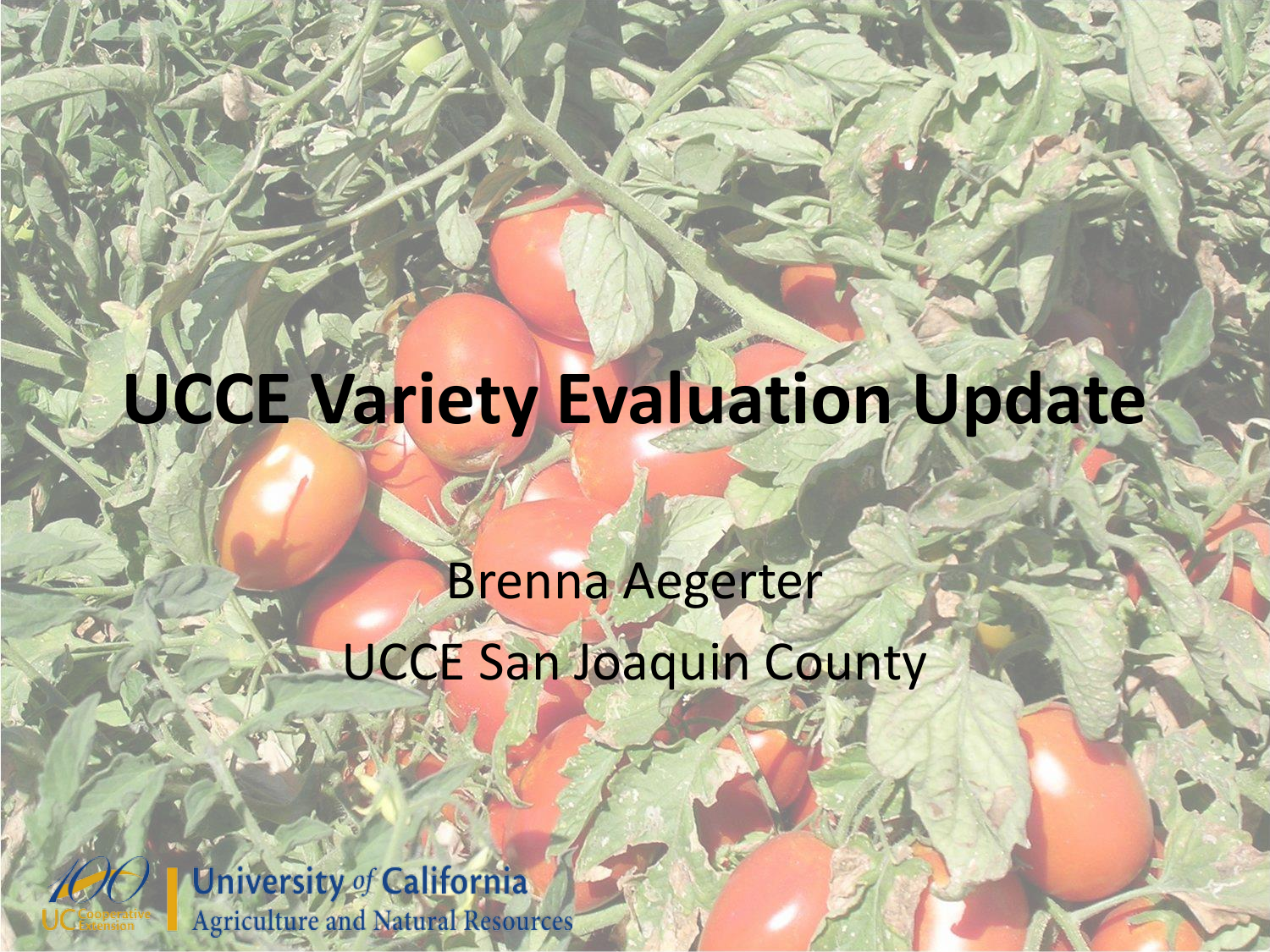#### Machine-harvested fruit yield (tons per acre)

|                 | <b>Mean 5</b>    |           |        | San     |                   |               |               |
|-----------------|------------------|-----------|--------|---------|-------------------|---------------|---------------|
| <b>Variety</b>  | <b>locations</b> |           | Colusa | Joaquin | <b>Stanislaus</b> | <b>Merced</b> | <b>Fresno</b> |
| HM 1892         | 62.5a            |           | 64.6   | 52.7    | 71.6              | 63.7          | 62.1          |
| H 1175          | 60.2 ab          |           | 66.2   | 51.7    | 54.8              | 63.1          | 63.8          |
| H 5608          | 59.5 abc         |           | 62.0   | 54.3    | 57.1              | 66.7          | 56.6          |
| N 6407          |                  | 58.3 abcd | 60.4   | 51.7    | 66.9              | 55.6          | $---$         |
| H 1161          | 57.0             | bcde      | 61.7   | 55.1    | 58.5              | 49.5          | 60.4          |
| H 8504          | 56.5             | bcde      | 60.7   | 45.1    | 62.6              | 53.7          | 62.0          |
| N 6404          | 55.8             | cde       | 53.4   | 50.9    | 56.3              | 65.2          | 53.5          |
| N 6402          | 55.3             | de        | 55.7   | 50.9    | 56.5              | 59.7          | 54.1          |
| AB 0311         | 54.7             | def       | 53.4   | 47.8    | 62.2              | 58.2          | 53.5          |
| H 1170          | 54.3             | def       | 54.7   | 39.4    | 58.1              | 59.5          | 60.8          |
| AB <sub>2</sub> | 53.6             | efg       | 45.8   | 48.2    | 58.0              | 68.0          | 49.2          |
| HM 1893         | 50.9             | fg        | 52.5   | 43.8    | 57.3              | 52.9          | 49.4          |
| <b>SUN 6366</b> | 49.9             | g         | 45.4   | 43.5    | 53.2              | 51.6          | 56.5          |
| Mean            | 56.0             |           | 56.6   | 48.9    | 59.5              | 59.1          | 56.8          |
| $CV =$          | 11.4             |           | 9.3    | 8.4     | 10.7              | 14.9          | 9.1           |
| LSD @ $0.05=$   | 4.07             |           | 7.51   | 5.87    | 10.72             | 12.58         | 7.44          |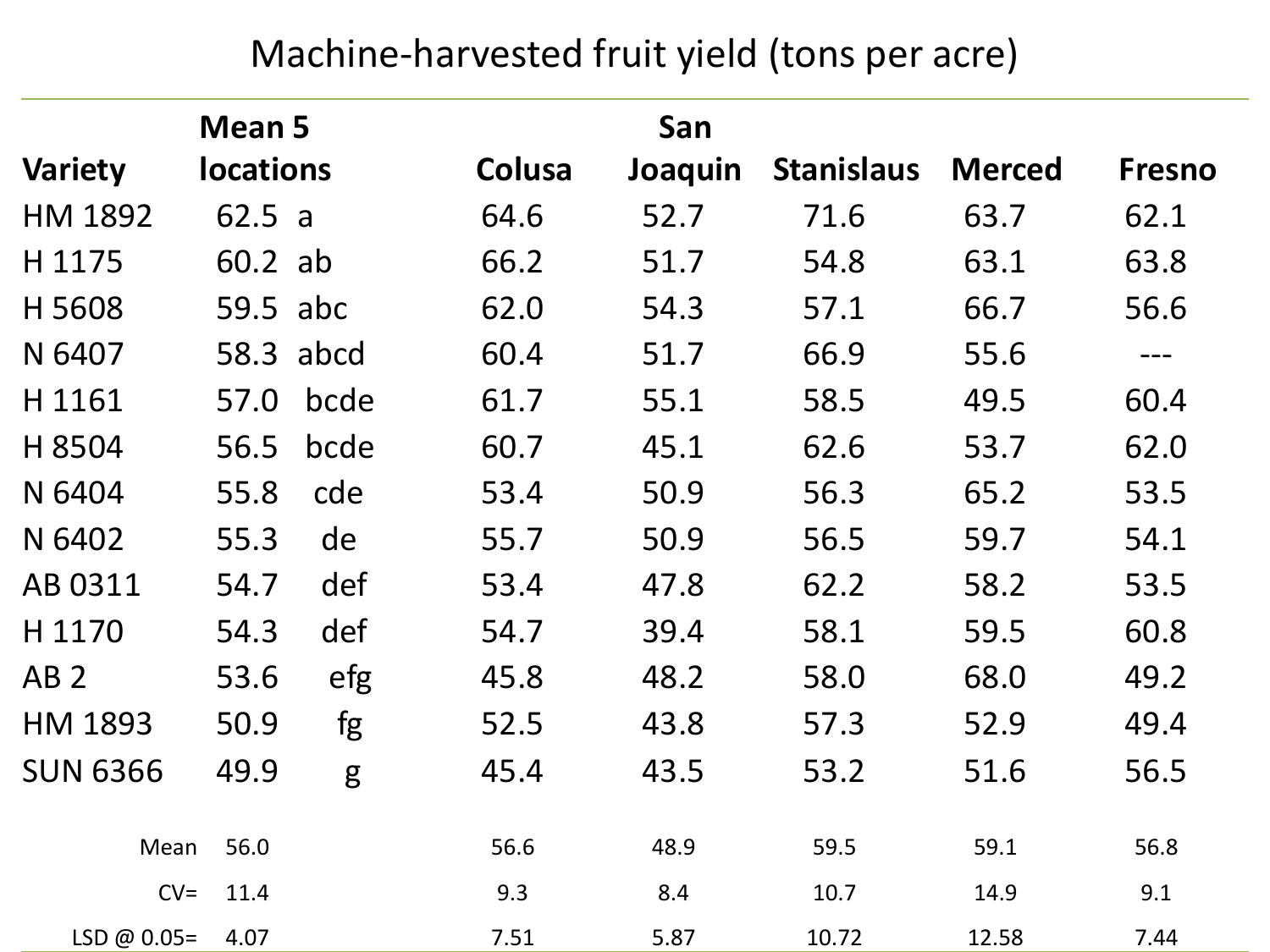### Soluble solids (°Brix)

| San             |      |                         |        |         |                   |               |               |  |
|-----------------|------|-------------------------|--------|---------|-------------------|---------------|---------------|--|
| <b>Variety</b>  |      | <b>Mean 5 locations</b> | Colusa | Joaquin | <b>Stanislaus</b> | <b>Merced</b> | <b>Fresno</b> |  |
| H 1161          | 5.9  | $\mathsf{a}$            | 5.4    | 6.2     | 5.9               | 6.0           | 6.0           |  |
| AB 0311         | 5.8  | ab                      | 5.3    | 6.2     | 5.6               | 6.1           | 6.0           |  |
| N 6402          | 5.7  | abc                     | 5.1    | 6.0     | 5.9               | 5.6           | 6.3           |  |
| N 6407          | 5.7  | abc                     | 5.2    | 5.8     | 6.0               | 5.9           | $---$         |  |
| <b>SUN 6366</b> | 5.7  | abc                     | 4.9    | 5.9     | 5.4               | 5.9           | 6.3           |  |
| N 6404          | 5.6  | bc                      | 5.3    | 5.8     | 5.9               | 5.3           | 6.0           |  |
| H 1170          | 5.6  | cd                      | 5.4    | 6.1     | 5.2               | 5.5           | 5.6           |  |
| HM 1892         | 5.4  | de                      | 5.2    | 5.7     | 5.0               | 5.3           | 5.7           |  |
| AB <sub>2</sub> | 5.4  | de                      | 5.1    | 5.7     | 5.6               | 4.9           | 5.7           |  |
| HM 1893         | 5.3  | ef                      | 5.1    | 5.4     | 5.2               | 5.1           | 5.6           |  |
| H 5608          | 5.1  | fg                      | 4.6    | 5.4     | 5.1               | 5.1           | 5.1           |  |
| H 8504          | 5.0  | g                       | 4.8    | 5.4     | 4.8               | 4.9           | 5.3           |  |
| H 1175          | 4.9  | g                       | 4.8    | 5.1     | 4.9               | 4.6           | 5.2           |  |
|                 |      |                         |        |         |                   |               |               |  |
| Mean            | 5.5  |                         | 5.1    | 5.7     | 5.4               | 5.4           | 5.7           |  |
| $CV =$          | 6.5  |                         | 3.5    | 4.0     | 5.4               | 11.3          | 4.0           |  |
| LSD @ $0.05=$   | 0.23 |                         | 0.25   | 0.33    | 0.49              | 0.87          | 0.33          |  |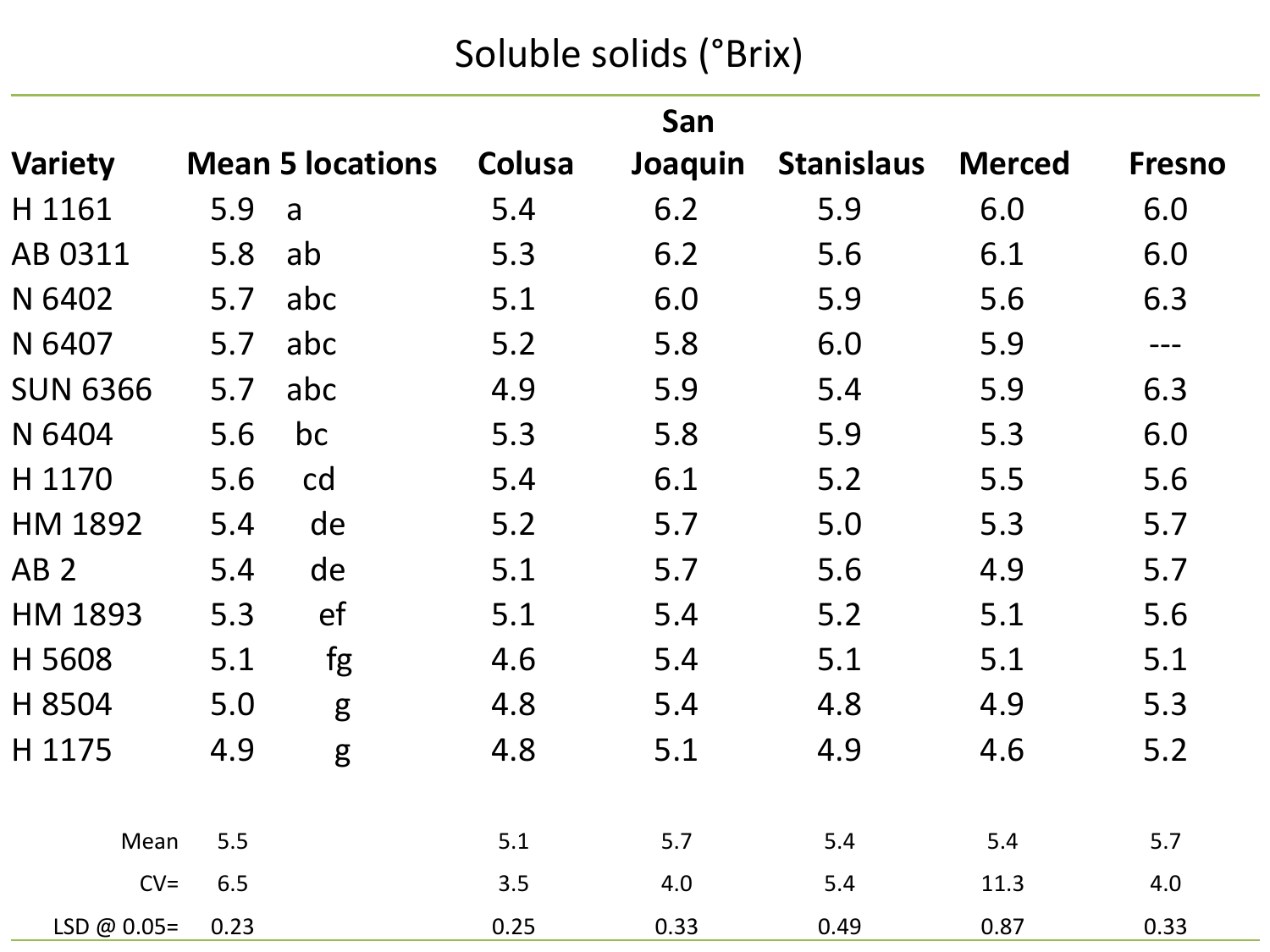#### Observational trials (single plot, 5 locations)

| Variety         | Yield       |                | Soluble solids |              |      |
|-----------------|-------------|----------------|----------------|--------------|------|
|                 | (tons/acre) |                | (°Brix)        |              | rank |
| <b>HMX 2897</b> | 57.7        | $\overline{a}$ | 5.3            | fgh          | (8)  |
| H 1293          | 57.4        | a              | 5.5            | bcdefg       | (6)  |
| N 6410          | 56.7        | $\overline{a}$ | 5.4            | cdefgh       | (7)  |
| <b>UG 16609</b> | 53.4        | ab             | 5.7            | abcde        | (4)  |
| <b>BQ 296</b>   | 52.4        | abc            | 5.8            | abc          | (3)  |
| N 6412          | 52.2        | abc            | 5.6            | abcdefg      | (5)  |
| H 1285          | 51.6        | abc            | 5.8            | abcd         | (3)  |
| H 1292          | 51.5        | abc            | 5.5            | bcdefg       | (6)  |
| C 322           | 51.5        | abc            | 5.1            | gh           | (10) |
| <b>HMX 2898</b> | 49.4        | abc            | 6.0            | a            | (1)  |
| <b>BQ 313</b>   | 49.2        | abc            | 5.6            | abcdef       | (5)  |
| <b>HMX 3908</b> | 47.2        | bc             | 5.0            | $\mathsf{h}$ | (11) |
| C 324           | 46.8        | bc             | 5.3            | efgh         | (8)  |
| <b>HMX 3907</b> | 44.9        | bcd            | 5.2            | fgh          | (9)  |
| <b>BQ 295</b>   | 44.8        | cd             | 5.4            | defgh        | (7)  |
| ISI 31060       | 44.7        | cd             | 5.0            | h            | (11) |
| <b>IVF 5268</b> | 44.0        | cd             | 5.6            | abcdefg      | (5)  |
| <b>BQ 311</b>   | 36.9        | d              | 5.9            | ab           | (2)  |